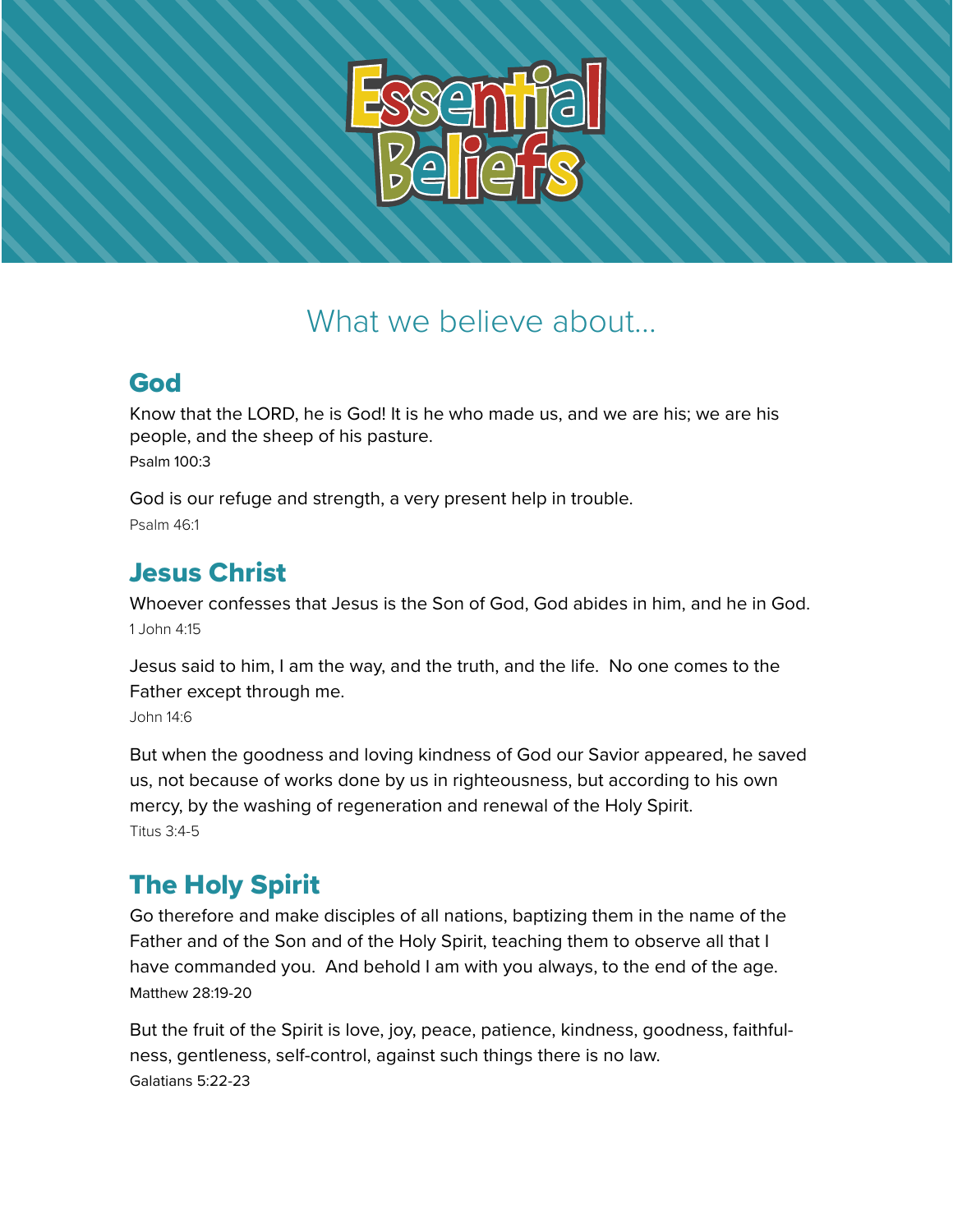### The Bible

I have stored up your word in my heart, that I might not sin against you. Psalm 119:11

If you love me, you will keep my commandments. John 14:15

For the word of God is living and active, sharper than any two edged sword, piercing to the division of soul and of spirit, of joints and of marrow, and discerning the thoughts and intentions of the heart.

Hebrewa 4:12

#### Human Beings

For all have sinned and fall short of the glory of God,... Romans 3:23

You shall love the LORD your God with all your heart and with all your soul and with all your might. Deuteronomy 6:5

#### Salvation

For God so loved the world, that he gave his only Son, that whoever believes in him should not perish but have eternal life. Psalm 46:1 John 3:16

For by grace you have been saved through faith. And this is not your own doing; it is the gift of God, not the result of works, so that no one may boast. Ephesians 2:8-9

But God shows his love for us in that while we were still sinners, Christ died for us. Romans 5:8

### Eternal Security

For I am sure that neither death nor life, nor angels nor rulers, nor things present nor things to come, nor powers, nor height nor depth, nor anything else in all creation, will be able to separate us from the love of God in Christ Jesus our Lord. Romans 8:38-39

I give them eternal life, and they will never perish, and no one will snatch them out of my hand. My Father, who has given them to me, is greater than all, and no one is able to snatch them out of the Father's hand.

John 10:28-29